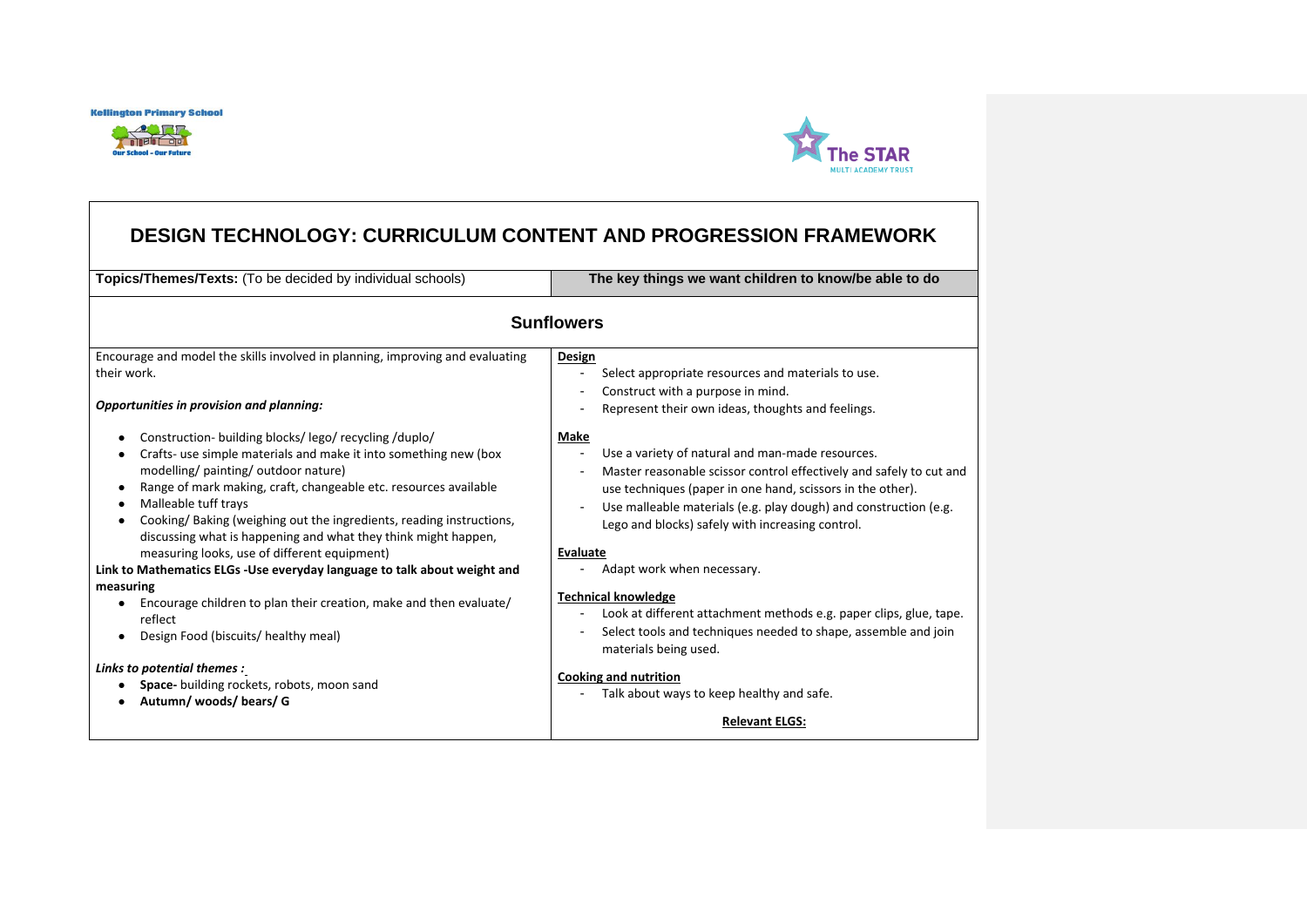



|                                                                                                                                                                                                                                                                                                                                                                                                                                                                                                                                                                                                                                                                                                                                                                                                                                                                                                                                                              | MULTI ACADEMY TRUST                                                                                                                                                                                                                                                                                                                                                                                                                                                                                                                                                                                                                                                                                             |
|--------------------------------------------------------------------------------------------------------------------------------------------------------------------------------------------------------------------------------------------------------------------------------------------------------------------------------------------------------------------------------------------------------------------------------------------------------------------------------------------------------------------------------------------------------------------------------------------------------------------------------------------------------------------------------------------------------------------------------------------------------------------------------------------------------------------------------------------------------------------------------------------------------------------------------------------------------------|-----------------------------------------------------------------------------------------------------------------------------------------------------------------------------------------------------------------------------------------------------------------------------------------------------------------------------------------------------------------------------------------------------------------------------------------------------------------------------------------------------------------------------------------------------------------------------------------------------------------------------------------------------------------------------------------------------------------|
| ruffalo- crafts from natural resources, colours of autumn, season<br>$\bullet$<br>changing art, building tractors, hedgehog houses<br>Christmas- baubles, Christmas cards, nativity scenes, costumes<br>٠<br>Castles- build castles out of materials<br>٠<br><b>Fairy Tales-</b> houses of 3 pigs (materials)/ 3 bears/ Princesses, Scenery,<br>٠<br>baking gingerbread men,<br>Celebrations- new year and Chinese new year decorations, Diwali lamps,<br>$\bullet$<br>birthday cakes, wedding decorations<br>Spring-Farm enclosures, spring flowers, bug houses<br>٠<br>Superheroes- 3D buildings/city landscape, masks and capes<br>Seaside- sand pictures<br>Healthy Me- design a healthy meal/ sandwich/ pack up<br>٠<br>Pirates-treasure chests, telescopes, pirate ships (waterproof materials/<br>٠<br>float or sink/ races across water)<br>Dinosaurs- making fossils and bones, mark out actual size of dinosaurs<br>$\bullet$<br>and compare to us | Physical development (Moving and Handling):<br>To handle equipment and tools effectively, including pencils for<br>$\bullet$<br>writing<br><b>Expressive Arts and Design (Exploring and using media and materials):</b><br>To safely use and explore a variety of materials, tools and<br>techniques, experimenting with colour, design, texture, form and<br>function<br><b>Expressive Arts and Design (Being Imaginative):</b><br>To use what they have learnt about media and materials in<br>$\bullet$<br>original ways, thinking about uses and purposes.<br>They represent their own ideas, thoughts and feelings through<br>$\bullet$<br>design and technology, art, music, dance, role play and stories |
|                                                                                                                                                                                                                                                                                                                                                                                                                                                                                                                                                                                                                                                                                                                                                                                                                                                                                                                                                              | <b>Daffodils</b>                                                                                                                                                                                                                                                                                                                                                                                                                                                                                                                                                                                                                                                                                                |
| Topics/Themes/Texts: (To be decided by individual schools)                                                                                                                                                                                                                                                                                                                                                                                                                                                                                                                                                                                                                                                                                                                                                                                                                                                                                                   | The key things we want children to know/be able to do                                                                                                                                                                                                                                                                                                                                                                                                                                                                                                                                                                                                                                                           |
| Encourage and model the skills involved in planning, improving and evaluating<br>their work.                                                                                                                                                                                                                                                                                                                                                                                                                                                                                                                                                                                                                                                                                                                                                                                                                                                                 | <b>Reception</b><br>Design<br>Select appropriate resources and materials to use.                                                                                                                                                                                                                                                                                                                                                                                                                                                                                                                                                                                                                                |
| Opportunities in provision and planning:<br>Construction-building blocks/lego/recycling/duplo/<br>$\bullet$<br>Crafts- use simple materials and make it into something new (box<br>modelling/ painting/ outdoor nature)                                                                                                                                                                                                                                                                                                                                                                                                                                                                                                                                                                                                                                                                                                                                      | Construct with a purpose in mind.<br>$\blacksquare$<br>Represent their own ideas, thoughts and feelings.<br>Make                                                                                                                                                                                                                                                                                                                                                                                                                                                                                                                                                                                                |

- Range of mark making, craft, changeable etc. resources available
- Malleable tuff trays
- Use a variety of natural and man-made resources.
-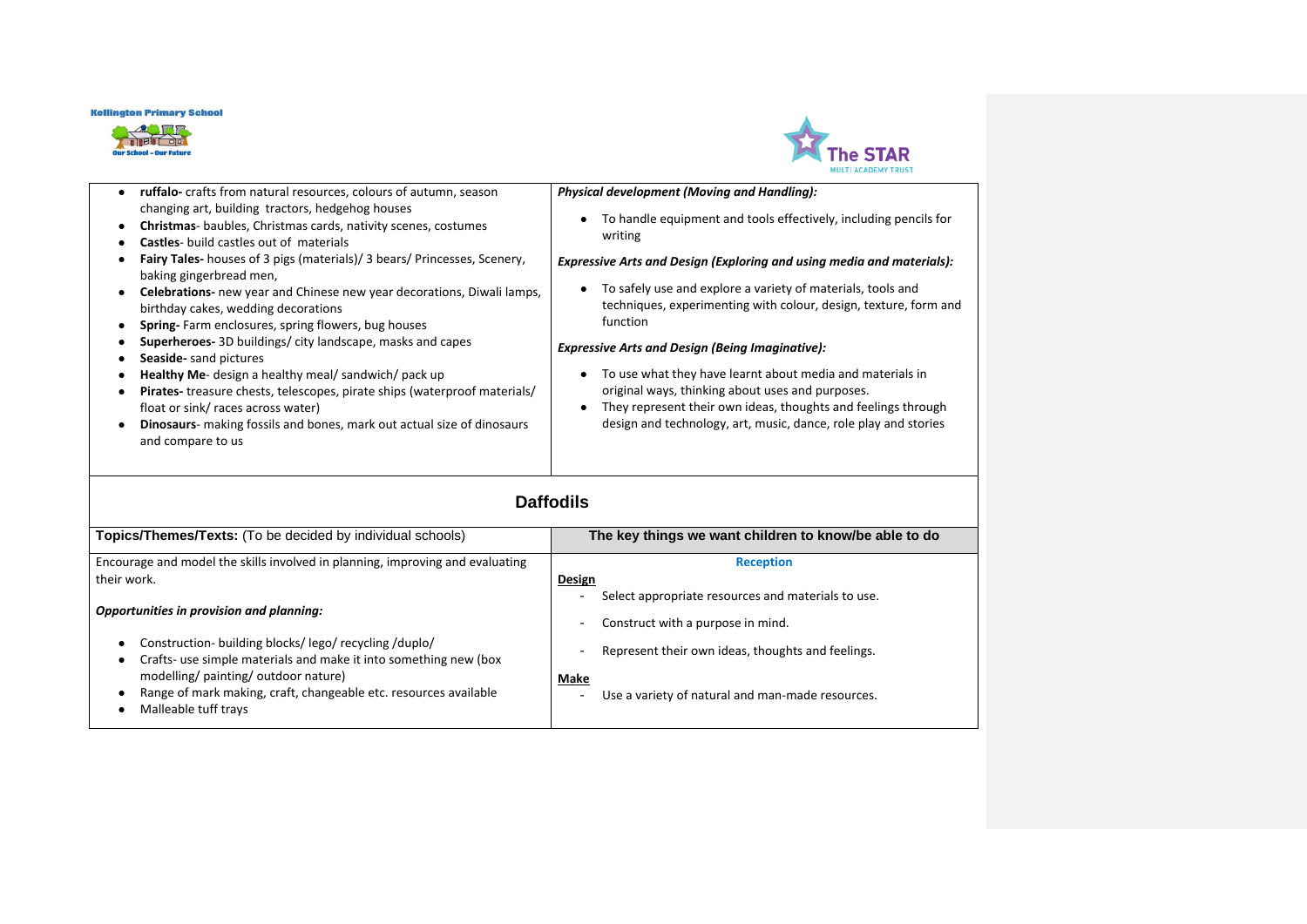



● Cooking/ Baking (weighing out the ingredients, reading instructions, discussing what is happening and what they think might happen, measuring looks, use of different equipment)

### **Link to Mathematics ELGs -Use everyday language to talk about weight and measuring**

- Encourage children to plan their creation, make and then evaluate/ reflect
- Design Food (biscuits/ healthy meal)

### *Links to potential themes :*

- **Space-** building rockets, robots, moon sand
- **Autumn/ woods/ bears/ Gruffalo-** crafts from natural resources, colours of autumn, season changing art, building tractors, hedgehog houses
- **Christmas** baubles, Christmas cards, nativity scenes, costumes
- **Castles** build castles out of materials
- **Fairy Tales-** houses of 3 pigs (materials)/ 3 bears/ Princesses, Scenery, baking gingerbread men,
- **Celebrations-** new year and Chinese new year decorations, Diwali lamps, birthday cakes, wedding decorations
- **Spring-** Farm enclosures, spring flowers, bug houses
- **Superheroes-** 3D buildings/ city landscape, masks and capes
- **Seaside-** sand pictures
- **Healthy Me-** design a healthy meal/ sandwich/ pack up
- **Pirates-** treasure chests, telescopes, pirate ships (waterproof materials/ float or sink/ races across water)
- **Dinosaurs** making fossils and bones, mark out actual size of dinosaurs and compare to us

#### **Year 1 Cycle 1**

## Textiles - To make a Christmas Decoration (linked to science Materials) **Design** - Explore different decorations - bring in from home, look at examples

- Master reasonable scissor control effectively and safely to cut and use techniques (paper in one hand, scissors in the other).
- Use malleable materials (e.g. play dough) and construction (e.g. Lego and blocks) safely with increasing control.

### **Evaluate**

- Adapt work when necessary.

### **Technical knowledge**

- Look at different attachment methods e.g. paper clips, glue, tape.
- Select tools and techniques needed to shape, assemble and join materials being used.

### **Relevant ELGS:**

### *Physical development (Moving and Handling):*

● To handle equipment and tools effectively, including pencils for writing

### *Expressive Arts and Design (Exploring and using media and materials):*

● To safely use and explore a variety of materials, tools and techniques, experimenting with colour, design, texture, form and function

### *Expressive Arts and Design (Being Imaginative):*

- To use what they have learnt about media and materials in original ways, thinking about uses and purposes.
- They represent their own ideas, thoughts and feelings through design and technology, art, music, dance, role play and stories

**Year 1**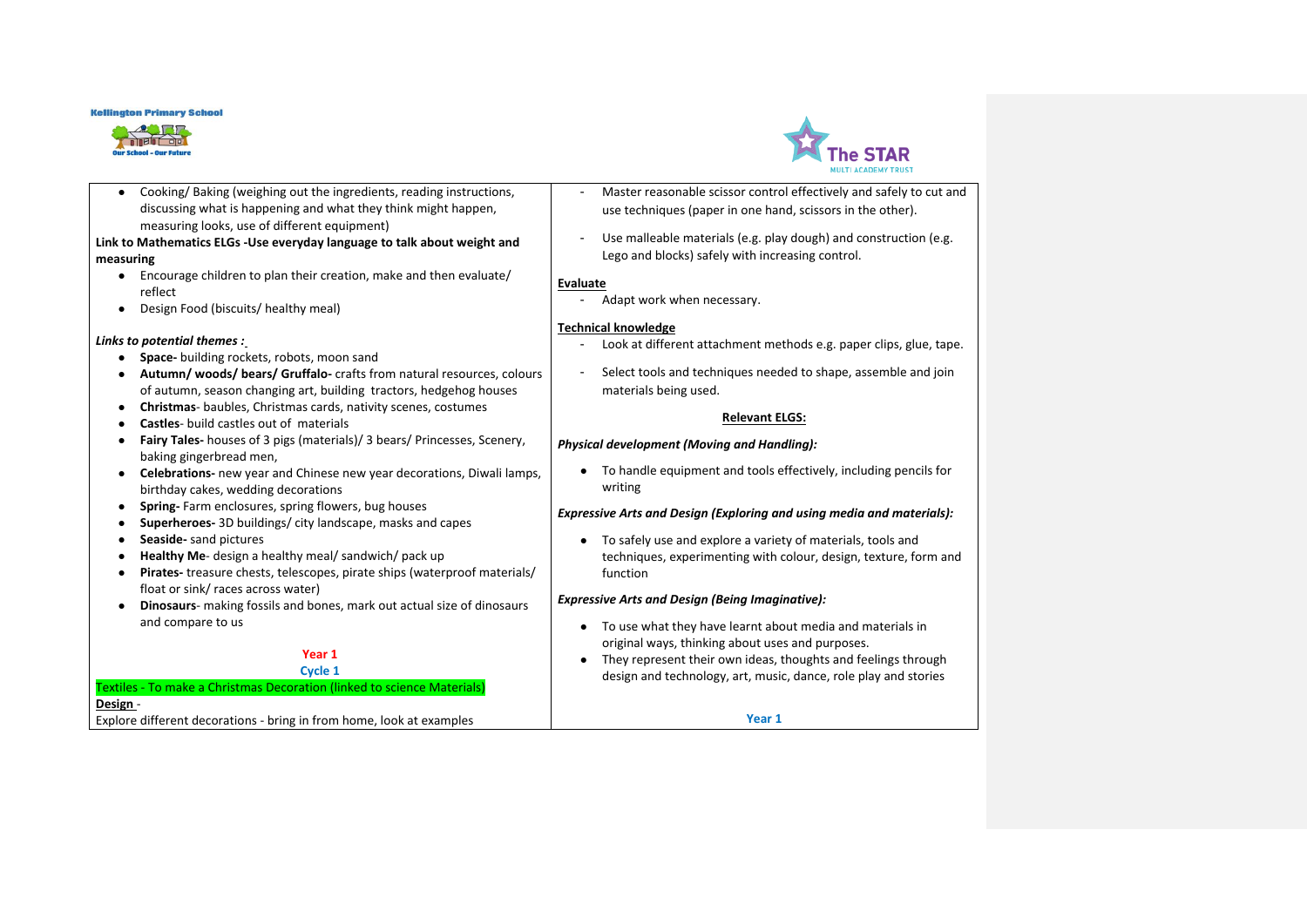



#### Discuss what they like and don't like. Design a bauble share and develop their ideas Practise cutting skills/ threading needle/sewing (**running stitch**) **Make** - Show the children step by step instructions for making the bauble- talk about what would happen if it was done in a different order. Encourage confidence when making the baubles (metacognition) Remind of safety rules throughout. Show the children how to stuff the bauble and that this then needs to be sealed so it doesn't come back out. **Evaluate** - Talk to the children about what this means and that everyone that designers do this to improve their work. Return to the design criteria to see if it has been successful for its purpose. What would they do differently next time? Decorate the class christmas tree with the baubles. **Moving Dinosaurs or Bears ( linked to English) Design** - Look at books with moving parts - What is the purpose of them? Explain that they are going to be making moving dinosaurs/bears Look at sliding, wheel, lever and pivot mechanisms. Which dinosaurs/bears would they suit? **Make -** To design and make a dinosaur/bear for an author who is writing a book about dinosaurs (link to English) **Evaluate -** What has worked well - What hasn't? What would you change? **Cooking and nutrition** 'Healthy Me' (PSHE Jigsaw unit)) Animals including humans - science To make a fruit salad **CYCLE 2 Area of learning: Textiles Design** - Explore a range of existing products. - Discuss ideas. - Design purposeful, functional appealing products for themselves. - Draw and label simple designs. - Follow and refine plans as necessary. **Make** - Select from and use a range of tools and equipment to perform practical tasks e.g. cutting, shaping, joining and finishing. - Use a needle and thread safely and effectively. **Evaluate** - Evaluate and compare against existing textile products. - Test and evaluate final product - is it fit for purpose? - Reflect back on design criteria. - Suggest improvements. - Use peer assessment to improve their work. **Technical knowledg**e - Use and store equipment such as needles safely. - Follow a set of instructions in order to learn a new skill such as sewing. - Children will learn stitch names. **Key vocabulary** User Textile Product **Stitch Cooking and nutrition**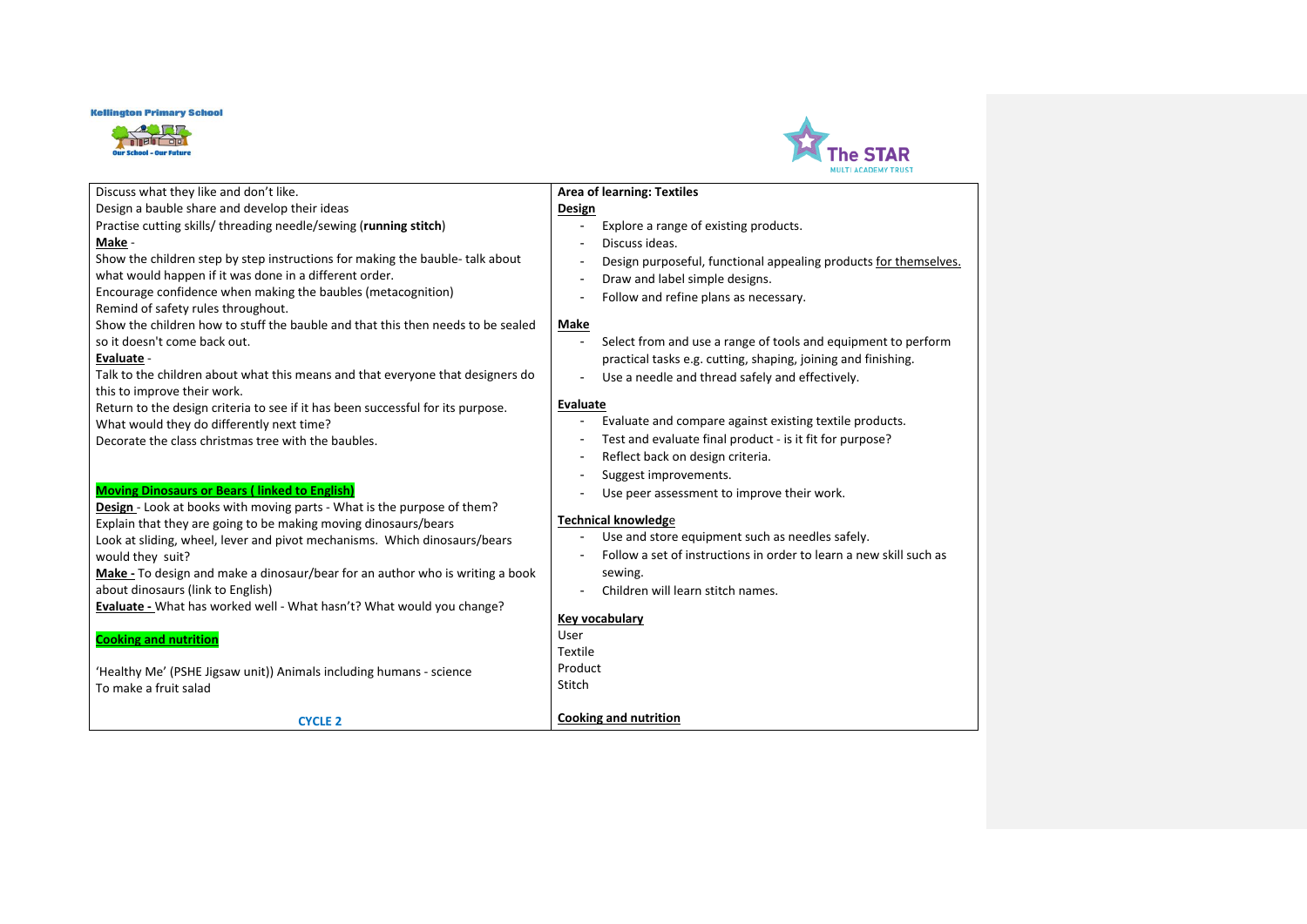



| <b>Animal puppets - (link to an English text- Story writing promps)</b>                                                                                             | Use the principles of a healthy and varied diet to prepare dishes. |
|---------------------------------------------------------------------------------------------------------------------------------------------------------------------|--------------------------------------------------------------------|
| Textiles - To make an animal puppet                                                                                                                                 | Understand where food comes from.                                  |
| Design -                                                                                                                                                            |                                                                    |
| Explore different range of puppets and their features (finger puppets, hand                                                                                         |                                                                    |
| puppets, stick puppets, string puppets) Asking and answering lots of questions.                                                                                     |                                                                    |
| Remind the children about the skills we used to make a Christmas Decoration                                                                                         |                                                                    |
| earlier in the year.                                                                                                                                                |                                                                    |
| Return to practising threading a needle and running stitch introduce overstitch.                                                                                    |                                                                    |
| Design their glove puppet researching animal patterns of their chosen animal                                                                                        |                                                                    |
| before they start. Ensuring features are detailed.                                                                                                                  |                                                                    |
| Make -                                                                                                                                                              |                                                                    |
| Focus - following their design carefully. What do we need to do to ensure this                                                                                      |                                                                    |
| happens?                                                                                                                                                            |                                                                    |
| Can the children remember the steps/sequence we followed last time.                                                                                                 |                                                                    |
| Evaluate -                                                                                                                                                          |                                                                    |
| Name their puppets and introduce them to each other! Do they work as they are                                                                                       |                                                                    |
| meant to. Share with the reception class/tell them a story.                                                                                                         |                                                                    |
| Do they match their designs? What would they change next time?                                                                                                      |                                                                    |
|                                                                                                                                                                     |                                                                    |
| <b>Vehicles</b>                                                                                                                                                     |                                                                    |
| Design - Look at different forms of vehicles that people have used to travel the world and                                                                          |                                                                    |
| what purpose they have.                                                                                                                                             |                                                                    |
| Link to Famous Explorers (history)                                                                                                                                  |                                                                    |
| Look at vehicle structures, wheels, axles, chassis, body work.                                                                                                      |                                                                    |
| Detailed plans and designs - use pictures moon buggies to support (computing link)                                                                                  |                                                                    |
| Make - To design and make a moon buggy that Neil Armstrong can use when on the                                                                                      |                                                                    |
| moon.                                                                                                                                                               |                                                                    |
| Explain the parts they have used and give detailed reasons as to why?<br>Evaluate - Is it fit for purpose? Work with peers to discuss what could be used to improve |                                                                    |
| it? Is it possible to adapt it to make it so?                                                                                                                       |                                                                    |
|                                                                                                                                                                     |                                                                    |
| <b>Food technology</b>                                                                                                                                              |                                                                    |
| Link to jigsaw 'Healthy Me' Science 'Plants' (where does food come from)                                                                                            |                                                                    |
| To make mini pizzas                                                                                                                                                 |                                                                    |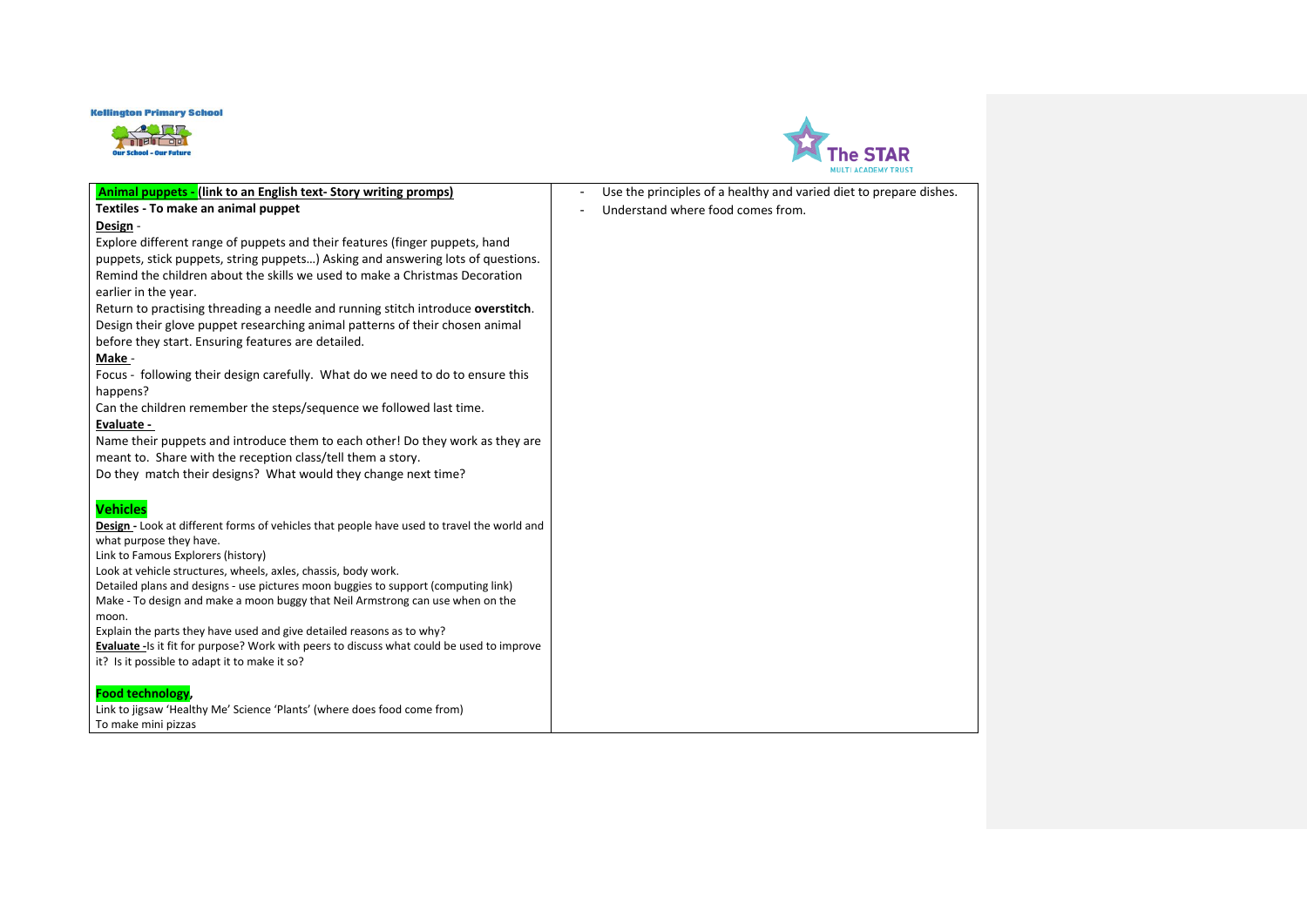



|                                                                                                                                                                                                                                                                                                                                                                                                                                                                                                                                                                                                                                                                                                                                                                                                                                                                                                                                                                                                                                            | <b>Roses</b>                                                                                                                                                                                                                                                                                                                                                                                                                                                                                                                                                                                                                                                                                                                                          |
|--------------------------------------------------------------------------------------------------------------------------------------------------------------------------------------------------------------------------------------------------------------------------------------------------------------------------------------------------------------------------------------------------------------------------------------------------------------------------------------------------------------------------------------------------------------------------------------------------------------------------------------------------------------------------------------------------------------------------------------------------------------------------------------------------------------------------------------------------------------------------------------------------------------------------------------------------------------------------------------------------------------------------------------------|-------------------------------------------------------------------------------------------------------------------------------------------------------------------------------------------------------------------------------------------------------------------------------------------------------------------------------------------------------------------------------------------------------------------------------------------------------------------------------------------------------------------------------------------------------------------------------------------------------------------------------------------------------------------------------------------------------------------------------------------------------|
| Topics/Themes/Texts: (To be decided by individual schools)                                                                                                                                                                                                                                                                                                                                                                                                                                                                                                                                                                                                                                                                                                                                                                                                                                                                                                                                                                                 | The key things we want children to know/be able to do                                                                                                                                                                                                                                                                                                                                                                                                                                                                                                                                                                                                                                                                                                 |
| Cycle 1<br>Textiles - To make a Christmas Decoration (linked to science Materials)<br>Design -<br>Explore different decorations - bring in from home, look at examples<br>Discuss what they like and don't like.<br>Design a bauble share and develop their ideas<br>Practise cutting skills/ threading needle/sewing (running stitch)<br>Make -<br>Show the children step by step instructions for making the bauble- talk about<br>what would happen if it was done in a different order.<br>Encourage confidence when making the baubles (metacognition)<br>Remind of safety rules throughout.<br>Show the children how to stuff the bauble and that this then needs to be sealed<br>so it doesn't come back out.<br>Evaluate -<br>Talk to the children about what this means and that everyone that designers do<br>this to improve their work.<br>Return to the design criteria to see if it has been successful for its purpose.<br>What would they do differently next time?<br>Decorate the class christmas tree with the baubles. | Year 1<br><b>Area of learning: Textiles</b><br>Design<br>Explore a range of existing products.<br>Discuss ideas.<br>$\blacksquare$<br>Design purposeful, functional appealing products for themselves.<br>$\overline{a}$<br>Draw and label simple designs.<br>Follow and refine plans as necessary.<br><b>Make</b><br>Select from and use a range of tools and equipment to perform<br>practical tasks e.g. cutting, shaping, joining and finishing.<br>Use a needle and thread safely and effectively.<br>$\overline{a}$<br><b>Evaluate</b><br>Evaluate and compare against existing textile products.<br>Test and evaluate final product - is it fit for purpose?<br>$\overline{a}$<br>Reflect back on design criteria.<br>$\overline{\phantom{a}}$ |
| <b>Moving Dinosaurs or Bears (linked to English)</b><br>Design - Look at books with moving parts - What is the purpose of them?<br>Explain that they are going to be making moving dinosaurs/bears                                                                                                                                                                                                                                                                                                                                                                                                                                                                                                                                                                                                                                                                                                                                                                                                                                         | Suggest improvements.<br>Use peer assessment to improve their work.<br><b>Technical knowledge</b>                                                                                                                                                                                                                                                                                                                                                                                                                                                                                                                                                                                                                                                     |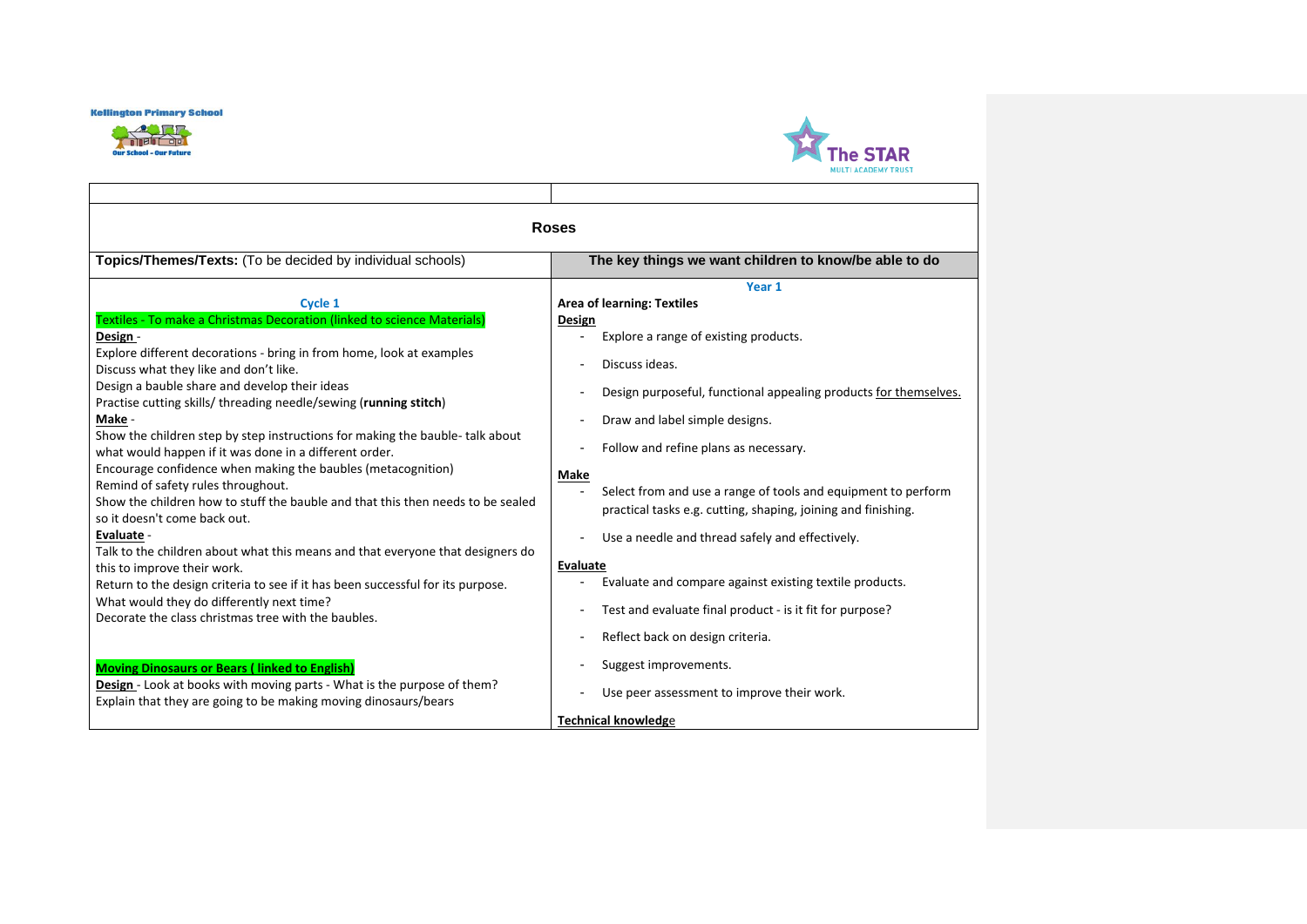



| Look at sliding, wheel, lever and pivot mechanisms. Which dinosaurs/bears        | Use and store equipment such as needles safely.                        |
|----------------------------------------------------------------------------------|------------------------------------------------------------------------|
| would they suit?                                                                 | Follow a set of instructions in order to learn a new skill such as     |
| Make - To design and make a dinosaur/bear for an author who is writing a book    |                                                                        |
| about dinosaurs (link to English)                                                | sewing.                                                                |
| Evaluate - What has worked well - What hasn't? What would you change?            |                                                                        |
|                                                                                  | Children will learn stitch names.                                      |
| <b>Cooking and nutrition</b>                                                     | <b>Key vocabulary</b>                                                  |
|                                                                                  | User                                                                   |
| 'Healthy Me' (PSHE Jigsaw unit)) Animals including humans - science              | Textile                                                                |
| To make a fruit salad                                                            |                                                                        |
|                                                                                  | Product                                                                |
|                                                                                  | Stitch                                                                 |
| <b>CYCLE 2</b>                                                                   | <b>Cooking and nutrition</b>                                           |
| Animal puppets - (? link to an English text -Story writing prompts)              | Use the principles of a healthy and varied diet to prepare dishes.     |
| Textiles - To make an animal puppet                                              |                                                                        |
| Design -                                                                         | Understand where food comes from                                       |
| Explore different range of puppets and their features (finger puppets, hand      | Year <sub>2</sub>                                                      |
| puppets, stick puppets, string puppets) Asking and answering lots of questions.  |                                                                        |
| Remind the children about the skills we used to make a Christmas Decoration      | Area of learning: Mechanisms                                           |
| earlier in the year.                                                             | Design                                                                 |
| Return to practising threading a needle and running stitch introduce overstitch. | Explore a range of existing products.<br>ä,                            |
|                                                                                  | Discuss ideas.<br>٠                                                    |
| Design their glove puppet researching animal patterns of their chosen animal     | Design purposeful, functional appealing products for other users.<br>- |
| before they start. Ensuring features are detailed.                               | Draw and label simple designs.<br>$\overline{\phantom{a}}$             |
| Make -                                                                           |                                                                        |
| Focus - following their design carefully. What do we need to do to ensure this   | Follow and refine plans as necessary.                                  |
| happens?                                                                         | Create group or individual mock-ups.<br>$\overline{\phantom{a}}$       |
| Can the children remember the steps/sequence we followed last time.              |                                                                        |
| Evaluate -                                                                       | Make                                                                   |
| Name their puppets and introduce them to each other! Do they work as they are    | Select from and use a range of tools and equipment to perform<br>٠     |
| meant to. Share with the reception class/tell them a story.                      | practical tasks e.g. cutting, shaping, joining and finishing.          |
| Do they match their designs? What would they change next time?                   | Use levers, sliders, wheels and axles to make a product that           |
|                                                                                  | moves. Can be covered over two projects.                               |
|                                                                                  |                                                                        |
| <b>Vehicles</b>                                                                  | Say why they have chosen moving parts.                                 |
|                                                                                  | Evaluate                                                               |
|                                                                                  |                                                                        |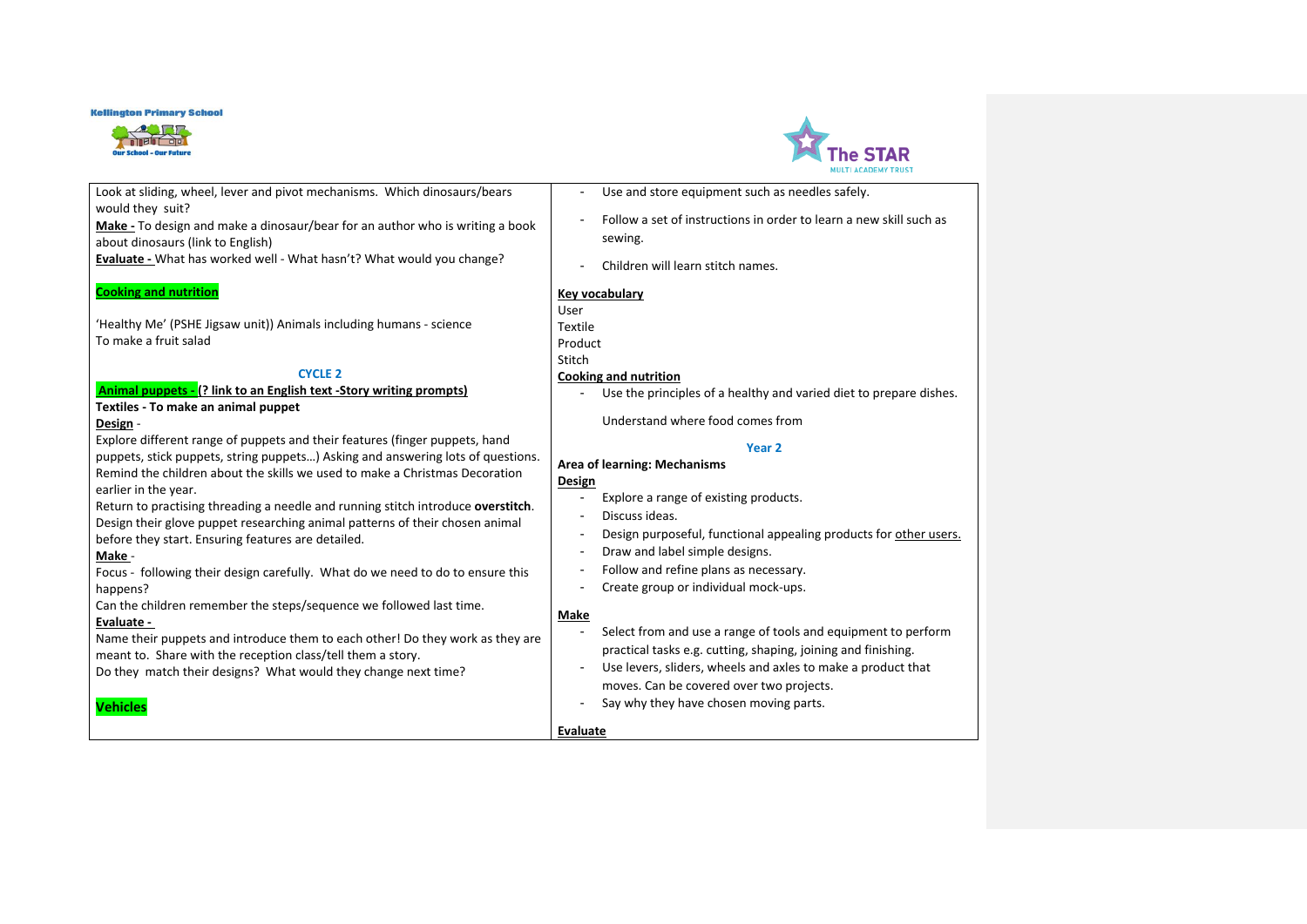



| <b>Tulips</b>                                                                                        |                                                                                                                               |
|------------------------------------------------------------------------------------------------------|-------------------------------------------------------------------------------------------------------------------------------|
|                                                                                                      | NB: If opportunity to consider food technology focus on food production<br>from farm to fork. Where does your food come from? |
|                                                                                                      | Mechanism                                                                                                                     |
|                                                                                                      | Output                                                                                                                        |
|                                                                                                      | Process                                                                                                                       |
|                                                                                                      | Input                                                                                                                         |
|                                                                                                      | Resilience                                                                                                                    |
|                                                                                                      | Components                                                                                                                    |
|                                                                                                      | Features<br>Aesthetics                                                                                                        |
|                                                                                                      | Function                                                                                                                      |
|                                                                                                      | User                                                                                                                          |
|                                                                                                      | Key vocabulary                                                                                                                |
|                                                                                                      |                                                                                                                               |
|                                                                                                      | Output - what happens? The car moves.                                                                                         |
| To make mini pizzas                                                                                  | axel.                                                                                                                         |
| Link to jigsaw 'Healthy Me' Science 'Plants' (where does food come from)                             | Process - How does your product work? The wheel turns on the                                                                  |
| Food technology,                                                                                     | Input - What do you do to make it work? Push?                                                                                 |
| it? Is it possible to adapt it to make it so?                                                        | Explore and use mechanisms as above.                                                                                          |
| Evaluate -Is it fit for purpose? Work with peers to discuss what could be used to improve            | and more stable.                                                                                                              |
| Explain the parts they have used and give detailed reasons as to why?                                | <b>Technical knowledge</b><br>Build structures, exploring how they can be made stronger, stiffer                              |
| moon.                                                                                                |                                                                                                                               |
| Make - To design and make a moon buggy that Neil Armstrong can use when on the                       | Use peer assessment to improve their work.                                                                                    |
| Detailed plans and designs - use pictures of moon buggies to support (computing link)                | Suggest improvements.                                                                                                         |
| Link to Famous Explorers (history)<br>Look at vehicle structures, wheels, axles, chassis, body work. | Reflect back on design criteria.                                                                                              |
| what purpose they have.                                                                              | Test and evaluate final product - is it fit for purpose?                                                                      |
| Design - Look at different forms of vehicles that people have used to travel the world and           | Evaluate and compare against existing products.                                                                               |

**Commented [1]:**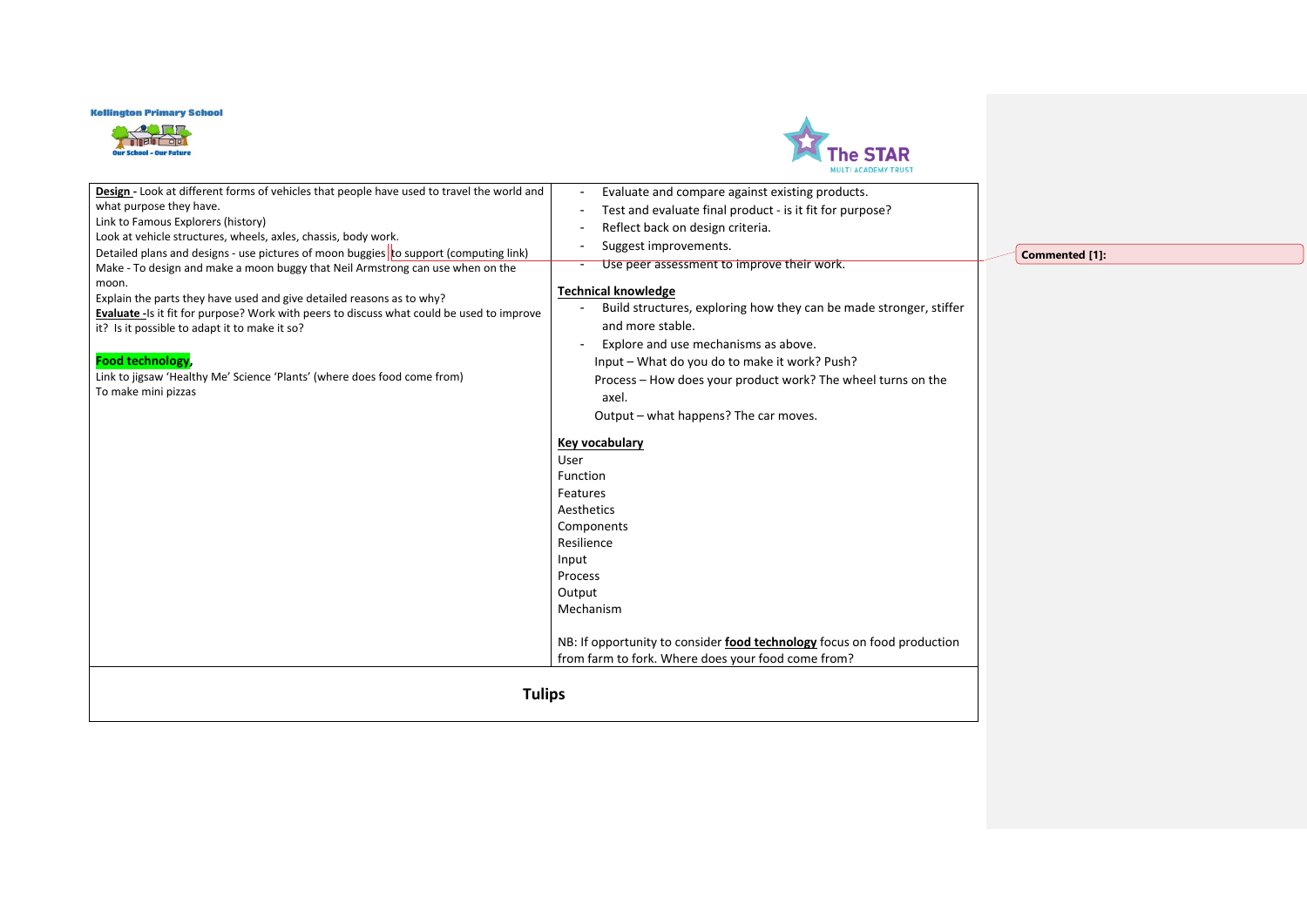



| Topics/Themes/Texts: (To be decided by individual schools)                                                                                                                                                                                                                                                                                                                                                                                                                                       | The key things we want children to know/be able to do                                                                                                                                                                                                                                                                                                                                                                                                                                      |
|--------------------------------------------------------------------------------------------------------------------------------------------------------------------------------------------------------------------------------------------------------------------------------------------------------------------------------------------------------------------------------------------------------------------------------------------------------------------------------------------------|--------------------------------------------------------------------------------------------------------------------------------------------------------------------------------------------------------------------------------------------------------------------------------------------------------------------------------------------------------------------------------------------------------------------------------------------------------------------------------------------|
| Cycle 1<br><b>Stone Age Shoe</b><br>Children receive a letter from Om's people (Stone Age Boy- recommended book)<br>requesting shoes for their children.<br>Joining 3 pieces of material. Children can applique felt designs. Attach using buttons and<br>button holes, punched holes and crocheted 'laces'.<br>Children to follow a brief and explore multiple designs.<br>strength of stitch<br>٠<br>ease for target audience<br>safe storage of needles.<br>testing and evaluation of product | Year <sub>3</sub><br><b>Area of learning: Textiles</b><br><b>Design</b><br>Consider function, aesthetics, user needs.<br>$\overline{\phantom{a}}$<br>Create multiple designs.<br>Research key events and individuals.<br>Use market research to inform plans.<br>Follow a brief for a target audience.<br>$\overline{\phantom{a}}$<br>Follow and refine plans as necessary.<br>۰<br>Describe their design using an accurately labelled sketch.<br>Consider culture and society in designs. |
| <b>Cooking and Nutrition</b><br>Bread - links to Egyptian and biblical story of Moses freeing the slaves from pharaoh.<br>RE links to Moses and baking unleavened bread.<br>Children to design, research, produce, evaluate flavoured unleavened bread to sell within<br>school.<br>Children work in table teams to compete as producers do in retail.<br><b>Cycle 2</b>                                                                                                                         | Choose textiles both for their appearance and properties.<br>Make<br>Select appropriate equipment e.g. needles, knitting needles,<br>crochet hooks and materials for the task.<br>Change the way they are working if needed.<br>Join textiles of different types in different ways.                                                                                                                                                                                                        |
| <b>Textiles Christmas decorations</b><br>Children research fabric Christmas decoration and design a decoration for a<br>specific audience.<br>Children join fabrics using a range of stitches with a range of stitches with<br>increasing independence.<br>Add further decoration to their work using buttons, beads sequins etc.<br><b>Cooking and nutrition</b>                                                                                                                                | Evaluate<br>Test and evaluate final product - is it fit for purpose?<br>Reflect back on design criteria.<br>Suggest improvements.<br>Use peer assessment to improve their work.<br><b>Technical knowledge</b><br>Apply the understanding of how to strengthen and reinforce.<br>Use and store equipment such as needles safely.<br>۰<br>Follow a set of instructions in order to learn a new skill such as<br>crochet.                                                                     |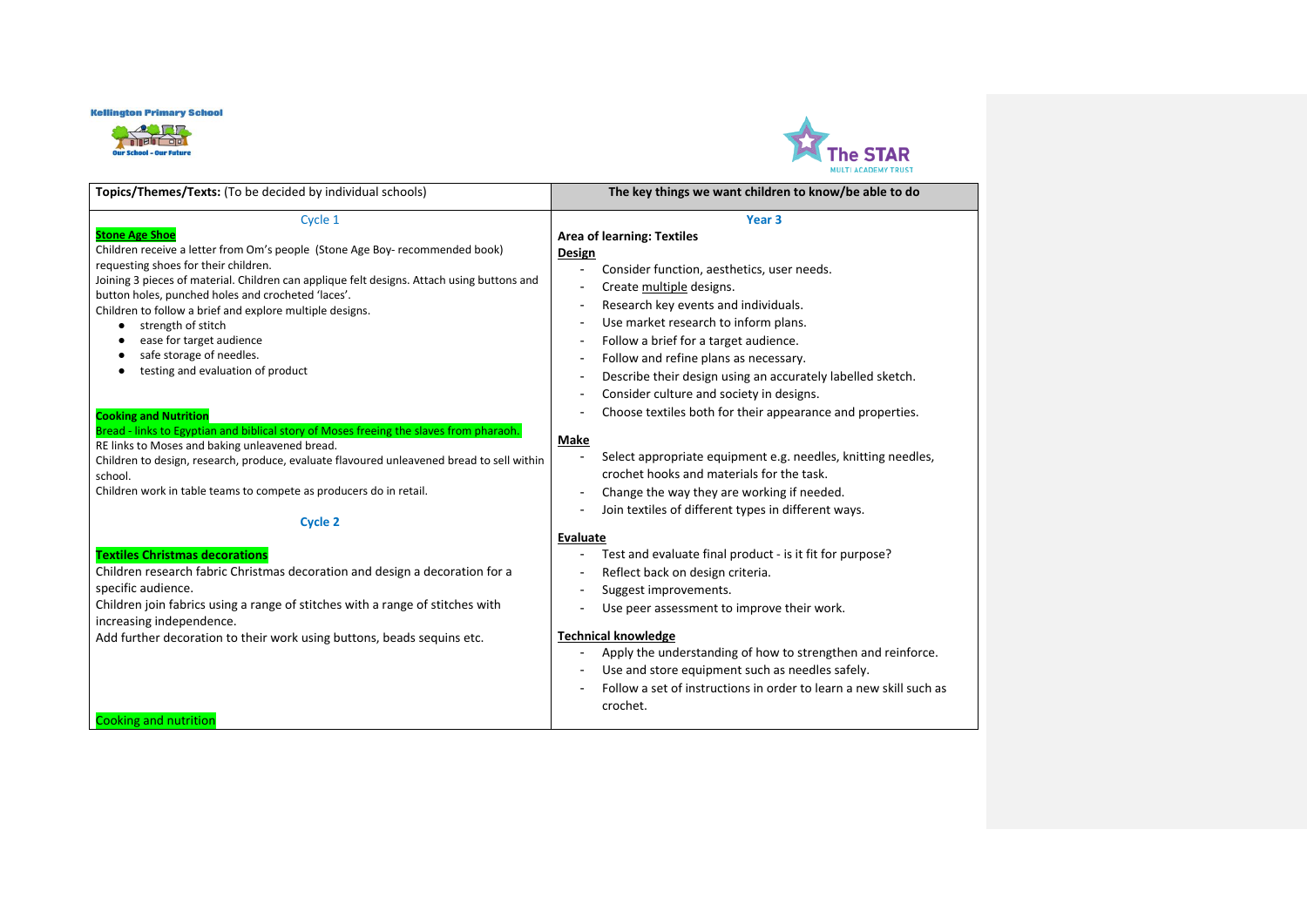



| Using a specific event/ festival children prepare a savoury dish in celebration.   | Key vocabulary                                                                                |
|------------------------------------------------------------------------------------|-----------------------------------------------------------------------------------------------|
| Research the products and create a food map that considers sustainability and      | Target market                                                                                 |
| the food journey                                                                   | User                                                                                          |
| Consider adaptations to allow it to be accessible to all e.g. vegetarians, vegans, | Client                                                                                        |
| gluten free etc.                                                                   | Function                                                                                      |
|                                                                                    | Features                                                                                      |
|                                                                                    | Aesthetics                                                                                    |
|                                                                                    | Components                                                                                    |
|                                                                                    | Resilience                                                                                    |
|                                                                                    | Stitch                                                                                        |
|                                                                                    | Textile                                                                                       |
|                                                                                    | Material                                                                                      |
|                                                                                    | Year 4                                                                                        |
|                                                                                    | Area of learning: Cooking and nutrition                                                       |
|                                                                                    | Design                                                                                        |
|                                                                                    | Follow brief for predominantly savoury dishes for a specific event,                           |
|                                                                                    | individual or group.                                                                          |
|                                                                                    | Consider culture and society e.g. fair trade                                                  |
|                                                                                    | Use market research to inform dishes.<br>-                                                    |
|                                                                                    | Follow and refine plans as necessary.<br>۰                                                    |
|                                                                                    | Justify and explain plans through discussion and annotations.<br>$\overline{\phantom{a}}$     |
|                                                                                    | <b>Make</b>                                                                                   |
|                                                                                    | Select appropriate ingredients.<br>۰                                                          |
|                                                                                    | Select and use basic hand-held and other kitchen equipment<br>safely.                         |
|                                                                                    | Consider a range of cooking techniques e.g. weighing and<br>measuring, stirring and kneading. |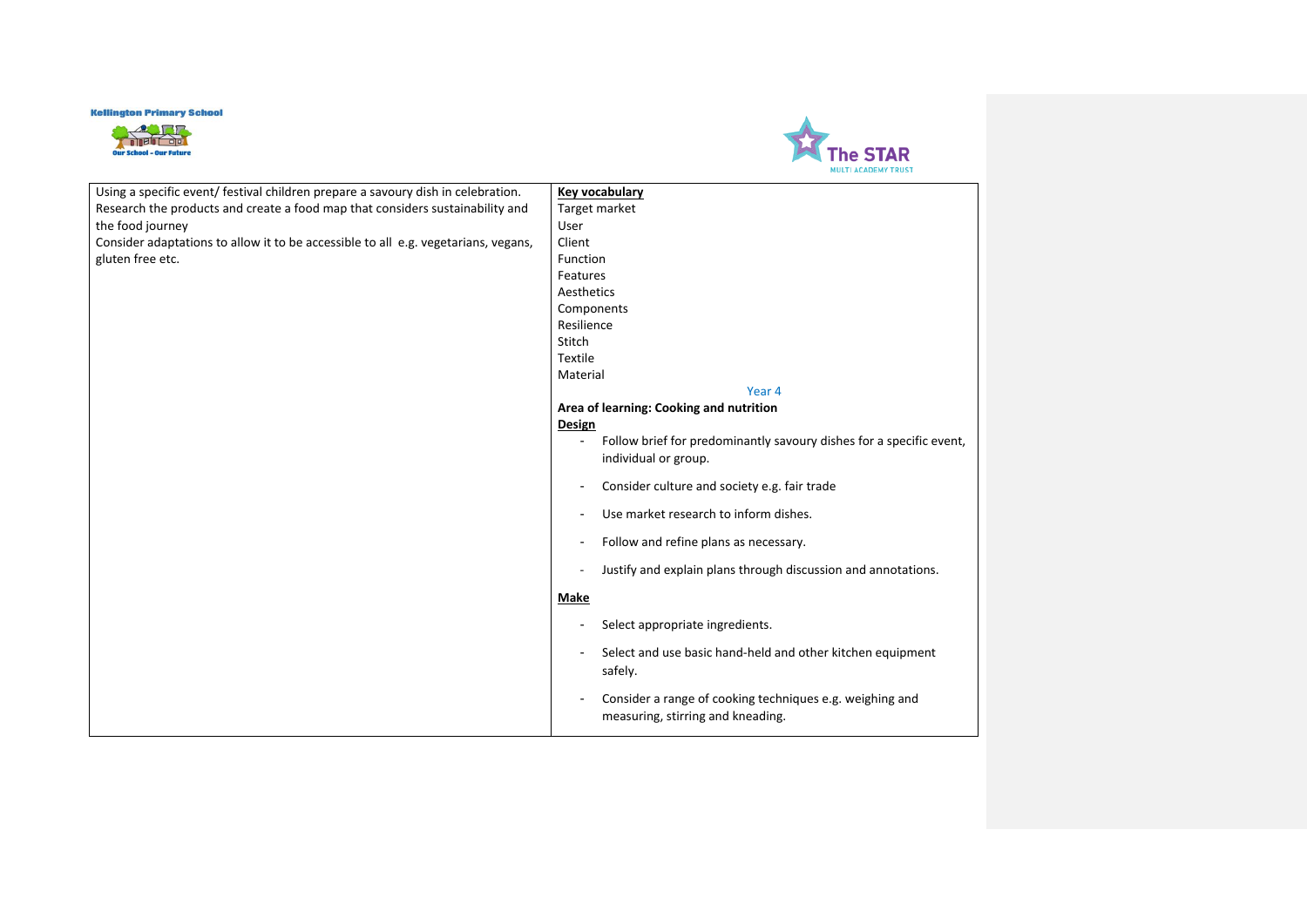



| Mechanisms and Electrical systems                          | <b>Area of learning: Mechanisms</b><br>Design                                                                                      |
|------------------------------------------------------------|------------------------------------------------------------------------------------------------------------------------------------|
| <b>Cycle one</b>                                           | Year <sub>5</sub>                                                                                                                  |
| Topics/Themes/Texts: (To be decided by individual schools) | The key things we want children to know/be able to do                                                                              |
|                                                            | <b>Lilies</b>                                                                                                                      |
|                                                            | <b>Diet</b>                                                                                                                        |
|                                                            | Intolerance                                                                                                                        |
|                                                            | Allergy                                                                                                                            |
|                                                            | Hygiene                                                                                                                            |
|                                                            | Nutrition                                                                                                                          |
|                                                            | Target market                                                                                                                      |
|                                                            | <b>Key vocabulary</b>                                                                                                              |
|                                                            | religious beliefs.                                                                                                                 |
|                                                            | Be aware of dietary needs of others e.g. allergies, intolerance or                                                                 |
|                                                            |                                                                                                                                    |
|                                                            | Show some understanding of seasonality, knowing where and how<br>a variety of ingredients are grown, reared, caught and processed. |
|                                                            |                                                                                                                                    |
|                                                            | Eatwell Guide.                                                                                                                     |
|                                                            | <b>Technical knowledge</b><br>Be familiar with the principles of a healthy and varied diet e.g. The                                |
|                                                            |                                                                                                                                    |
|                                                            | Use peer assessment to improve their product.                                                                                      |
|                                                            | Suggest improvements.                                                                                                              |
|                                                            | Test and evaluate final product - is it fit for purpose?                                                                           |
|                                                            | <b>Evaluate</b>                                                                                                                    |
|                                                            | e.g. how to store, prepare and cook.                                                                                               |
|                                                            | Understand and follow food hygiene rules when preparing food                                                                       |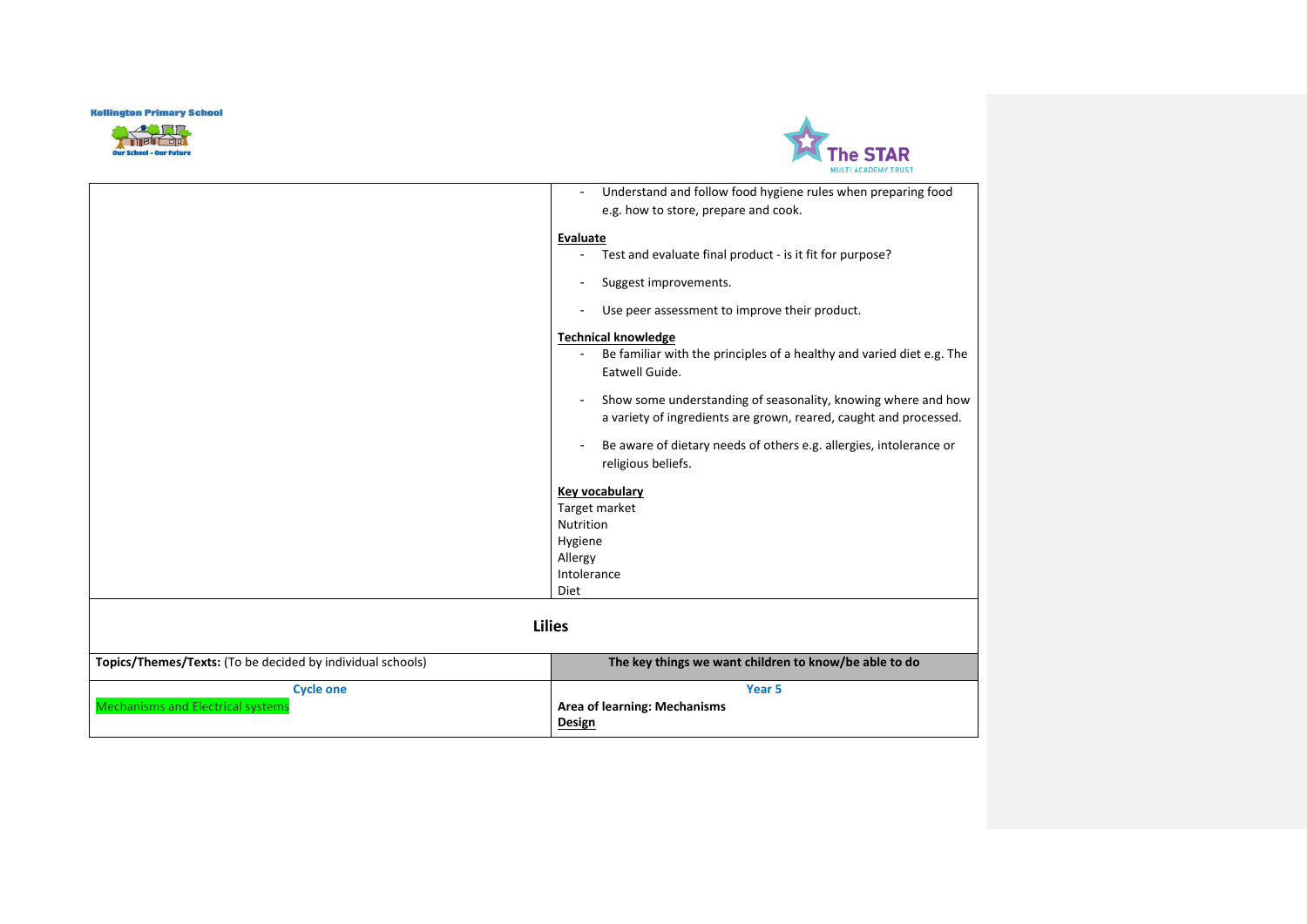



| Roll up, roll up for fun at the fair - examine a variety of rotating fairground rides | Consider function, aesthetics, user needs.                      |
|---------------------------------------------------------------------------------------|-----------------------------------------------------------------|
| before designing and making their own ride using an electrical motor.                 | Create multiple designs.                                        |
|                                                                                       | Research key events and individuals.                            |
| <b>Cycle two</b>                                                                      | Use market research to inform plans.                            |
| Mechanisms - Make a trebuchet (catapult). (Links to Ancient Greece)                   | Follow a brief for a target audience.                           |
| Students work as teams of engineers and research how to design and build their        | Draw own designs, neatly with colour.                           |
| own trebuchets from scratch while following a select number of constraints.           | Follow and refine plans as necessary.                           |
| Market research must take place, with children evaluating current products -          | Justify and explain plans through discussion and annotations.   |
| using these ideas in the design process. They sketch and experiment with ideas.       | Consider culture and society in designs.                        |
| They test their trebuchets, evaluate their results through several quantitative       |                                                                 |
| analyses, and present their results and design process to the class.                  | Make                                                            |
| Link to Maths Measurement (WRM Y5 Summer 1)                                           | Make and develop one idea to fit the brief.                     |
|                                                                                       | Use a ruler to measure in cm and mm.                            |
| Electrical systems - ? link to WW1 and WW2                                            | Use junior saws and hand drills.                                |
|                                                                                       | Use a file and sandpaper to finish.                             |
| Design an air raid shelter that contains an electrical system that provides light     | Select appropriate materials.                                   |
| and sound to warn of danger and the all clear.                                        | Change the way they are working if needed.                      |
|                                                                                       | <b>Evaluate</b>                                                 |
|                                                                                       | Test and evaluate final product - is it fit for purpose?        |
|                                                                                       | Reflect back on design criteria.                                |
|                                                                                       | Suggest improvements.                                           |
|                                                                                       | Use peer assessment to improve their work.                      |
|                                                                                       | Consider how your work compares to key events and individuals   |
|                                                                                       | researched.                                                     |
|                                                                                       |                                                                 |
|                                                                                       | <b>Technical knowledge</b>                                      |
|                                                                                       | Understand how to strengthen, stiffen and reinforce structures. |
|                                                                                       | Understand and use mechanical systems in their products for     |
|                                                                                       | example, gears, pulleys, cams, levers and linkages.             |
|                                                                                       | Input - What do you do to make it work? Push, pull?             |
|                                                                                       |                                                                 |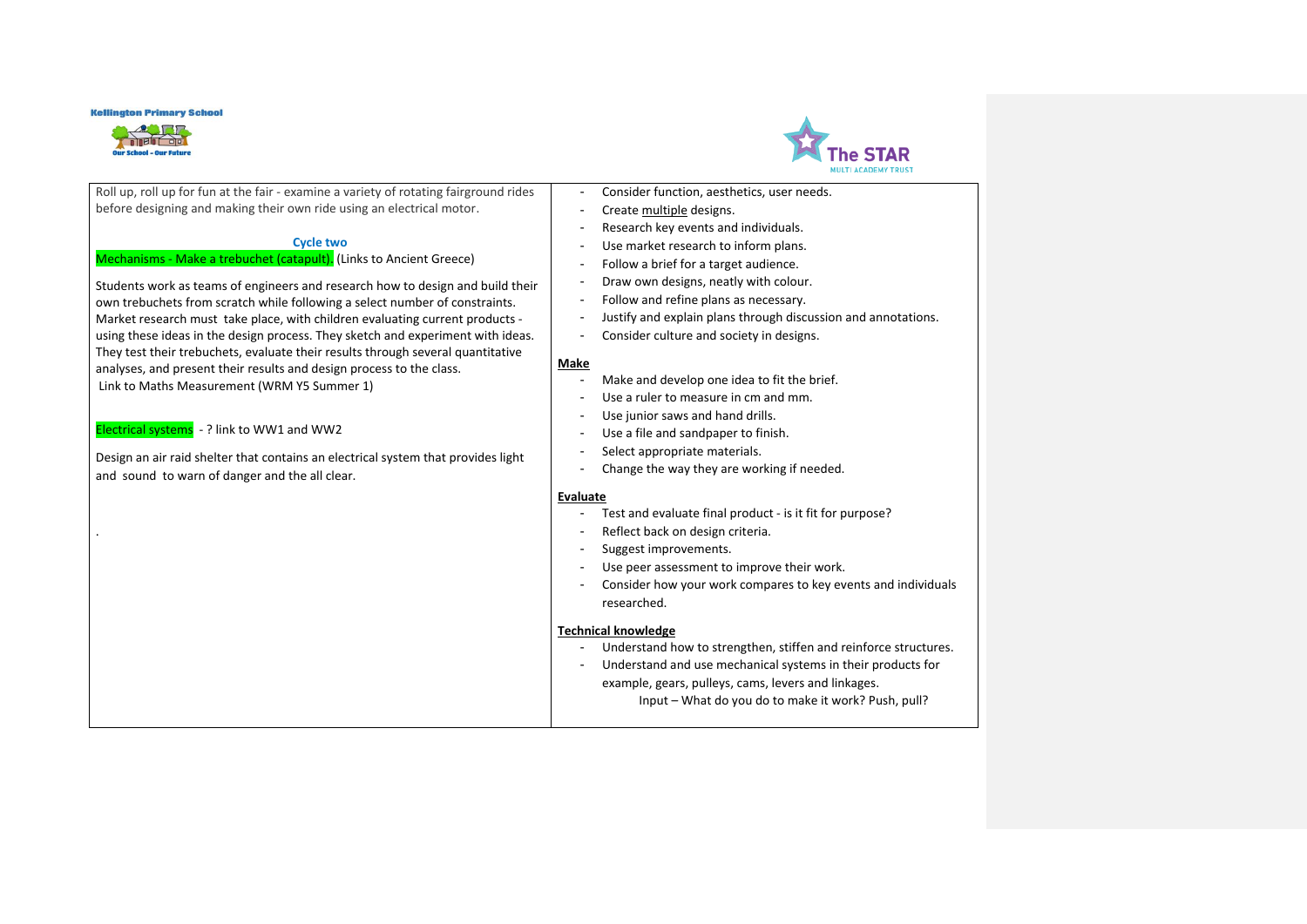



| <b>MULTI ACADEMY TRUST</b>                                       |  |
|------------------------------------------------------------------|--|
| Process - The mechanism that makes the output happen             |  |
| such as a handle which makes a cog turn.                         |  |
| Output - what happens? Do wheels spin?                           |  |
| Consider categories and properties of materials used e.g. wood - |  |
| what type? Pine? Oak? Manmade?                                   |  |
| <b>Key vocabulary</b>                                            |  |
| Target market                                                    |  |
|                                                                  |  |
|                                                                  |  |
| Function                                                         |  |
| Features                                                         |  |
| Aesthetics                                                       |  |
| Components                                                       |  |
| Resilience                                                       |  |
|                                                                  |  |
| Process                                                          |  |
| Output                                                           |  |
| Year <sub>6</sub>                                                |  |
| Area of learning: Electrical systems as part of a product.       |  |
| Design                                                           |  |
| Consider function, aesthetics, user needs.                       |  |
| Create multiple designs.                                         |  |
| Research key events and individuals.                             |  |
| Use market research to inform plans.                             |  |
| Follow a brief for a target audience.                            |  |
|                                                                  |  |
| Sketch circuit plans.                                            |  |
| Follow and refine plans as necessary.                            |  |
| Justify and explain plans through discussion and annotations.    |  |
|                                                                  |  |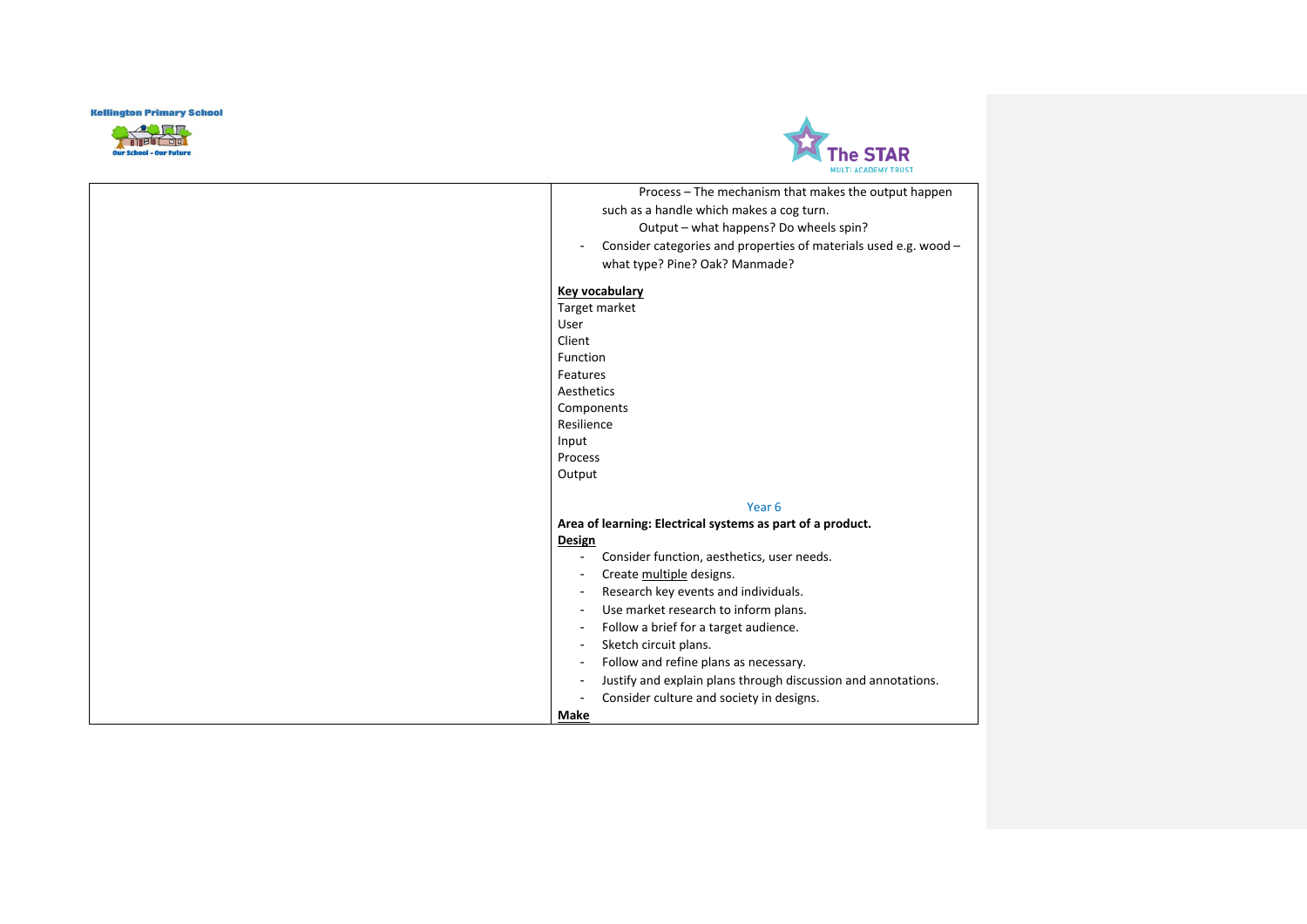



|                          | Select appropriate equipment and materials for the task.       |
|--------------------------|----------------------------------------------------------------|
| ٠                        | Change the way they are working if needed.                     |
|                          | Incorporate an electrical element to the product.              |
| Evaluate                 |                                                                |
| $\overline{a}$           | Test and evaluate final product - is it fit for purpose?       |
| $\overline{\phantom{a}}$ | Reflect back on design criteria.                               |
| $\overline{\phantom{a}}$ | Suggest improvements.                                          |
|                          | Use peer assessment to improve their work.                     |
|                          | Consider how your work compares to key events and individuals  |
|                          | researched.                                                    |
|                          | <b>Technical knowledge</b>                                     |
|                          | Understand and use electrical systems in their products for    |
|                          | example, switches, bulbs, buzzers and motors.                  |
|                          | Input - What do you do to make it work? Flick a switch?        |
|                          | Process - How does your circuit connect to make the            |
|                          | product work?                                                  |
|                          | Output - what happens? Does a light come on?                   |
| $\overline{\phantom{a}}$ | Apply their understanding of computing to program, monitor and |
|                          | control their products.                                        |
|                          | Key vocabulary                                                 |
|                          | Target market                                                  |
| User                     |                                                                |
| Client                   |                                                                |
| Function                 |                                                                |
| Features                 |                                                                |
| Aesthetics               |                                                                |
|                          | Components                                                     |
| Resilience               |                                                                |
| Input                    |                                                                |
| Process                  |                                                                |
| Output                   |                                                                |
|                          | See science curriculum for electrical vocabulary.              |